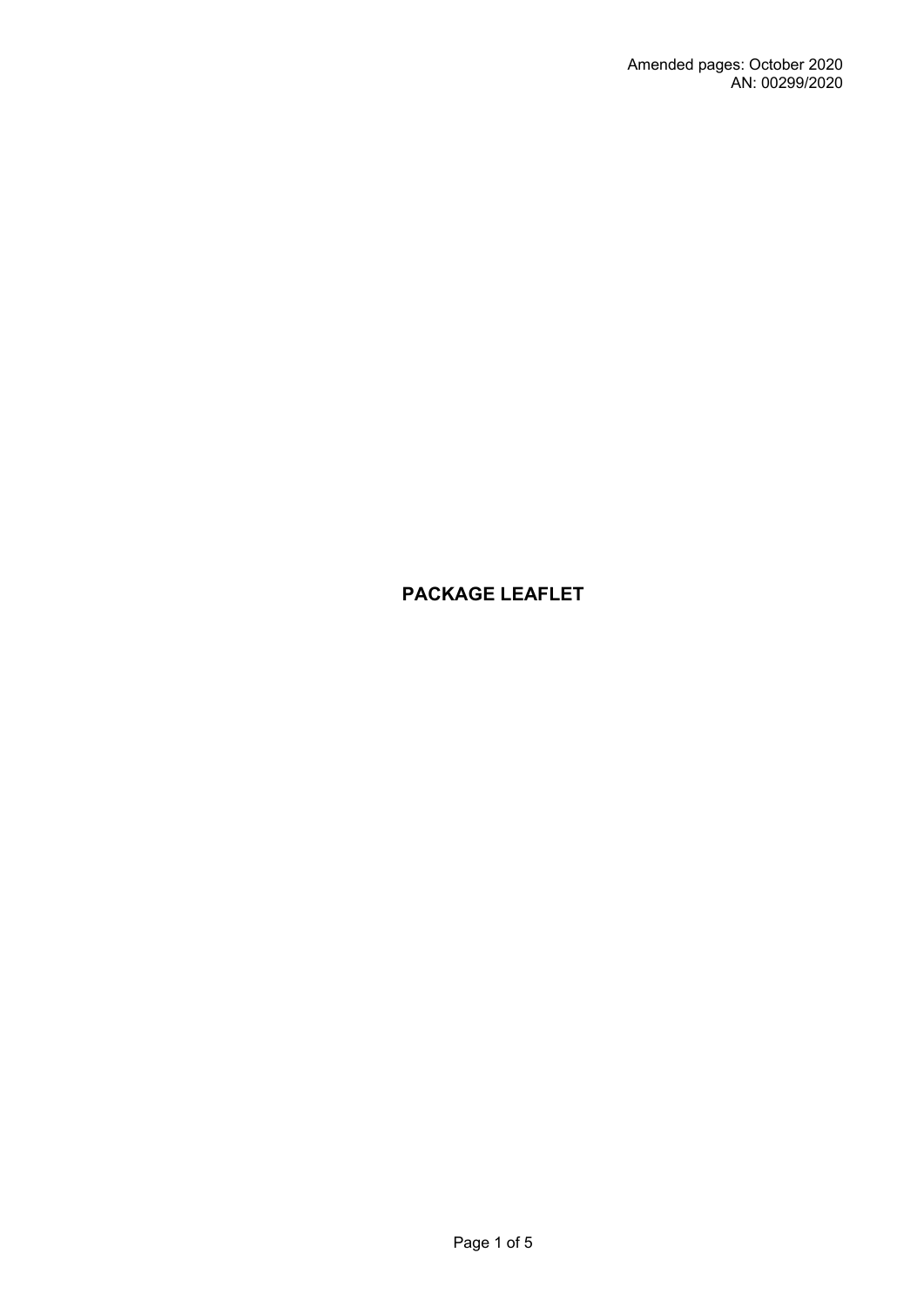#### **PACKAGE LEAFLET**<sup>1</sup> : **AquaVac ERM Oral**

#### **1. NAME AND ADDRESS OF THE MARKETING AUTHORISATION HOLDER AND OF THE MANUFACTURING AUTHORISATION HOLDER RESPONSIBLE FOR BATCH RELEASE, IF DIFFERENT**

Marketing authorization holder: MSD Animal Health UK Ltd. Walton Manor **Walton** Milton Keynes **Buckinghamshire** MK7 7AJ

Manufacturer responsible for batch release: <sup>2</sup> MSD Animal Health UK Ltd. Walton Manor, Walton Milton Keynes Buckinghamshire, MK7 7AJ United Kingdom

Merck Sharp & Dohme Animal Health S.L. Poligono Industrial El Montalvo I C/Zeppelin 6, Parcela 38, 37008 Carbajosa de La Sagrada (Salamanca) Spain

#### **2. NAME OF THE VETERINARY MEDICINAL PRODUCT**

AquaVac ERM Oral Emulsion for rainbow trout

#### **3. STATEMENT OF THE ACTIVE SUBSTANCE(S) AND OTHER INGREDIENT(S)**

Inactivated cells of *Yersinia ruckeri* (Hagerman type I strain): RPS\* >60% after vaccination (\*RPS: relative percentage survival in rainbow trout) Fish oil

<sup>&</sup>lt;sup>1</sup> This text will form the label of the product. There is no separate leaflet for this product. The text numbering is taken from the template for the package leaflet. Additional information required by the label template is given under '15. Other information'.

<sup>&</sup>lt;sup>2</sup> The printed package leaflet will state the name and address of the manufacturer responsible for the release of the concerned batch only.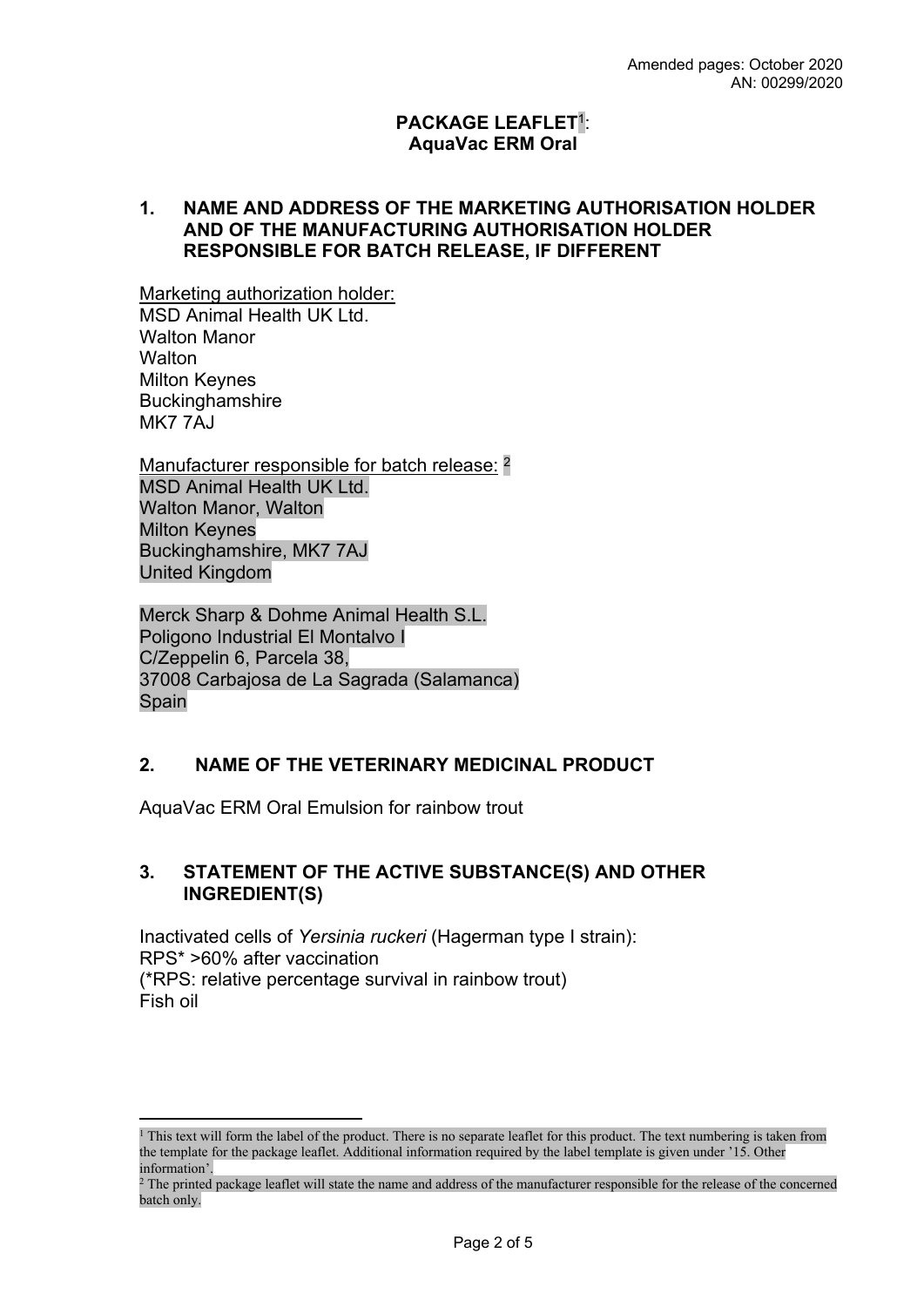### **4. INDICATION(S)**

Active immunization of rainbow trout, 26 g and above against Enteric Redmouth disease (ERM) to reduce mortality caused by the Hagerman Type I (serotype 01) strain of *Yersinia ruckeri*. The vaccine is indicated for use in fish that have been vaccinated by immersion with AquaVac ERM within the previous 4 to 6 months. The time to achieve full effect of vaccination will depend on water temperature.

In fish vaccinated by immersion 4.5 months previous to oral vaccination, vaccine efficacy was demonstrated under field conditions at water temperatures of 10°C, 21 days (210 degree days) after completion of the vaccine feeding protocol and protection was observed for the 3 month duration of the field trial.

### **5. CONTRAINDICATIONS**

None

### **6. ADVERSE REACTIONS**

None.

If you notice any serious effects or other effects not mentioned on this label, please inform your veterinary surgeon.

### **7. TARGET SPECIES**

Rainbow trout (*Oncorhynchus mykiss).*

#### **8. DOSAGE FOR EACH SPECIES, ROUTE(S) AND METHOD OF ADMINISTRATION**

The product is administered orally, to fish that have received vaccination with AquaVac ERM

immersion vaccine 4-6 months previously.

Vaccination is administered to fish of not less than 26 g weight in a 10-day feeding program, in

which feed pellets treated with vaccine are administered according to the following protocol:

| Day 1-5   | 0.01 ml per fish per day |
|-----------|--------------------------|
| Day 6-10  | No vaccine feed          |
| Day 11-15 | 0.01 ml per fish per day |
| Total     | 0.1 ml per fish          |

The precise bacterial dose taken up by individual fish cannot be calculated.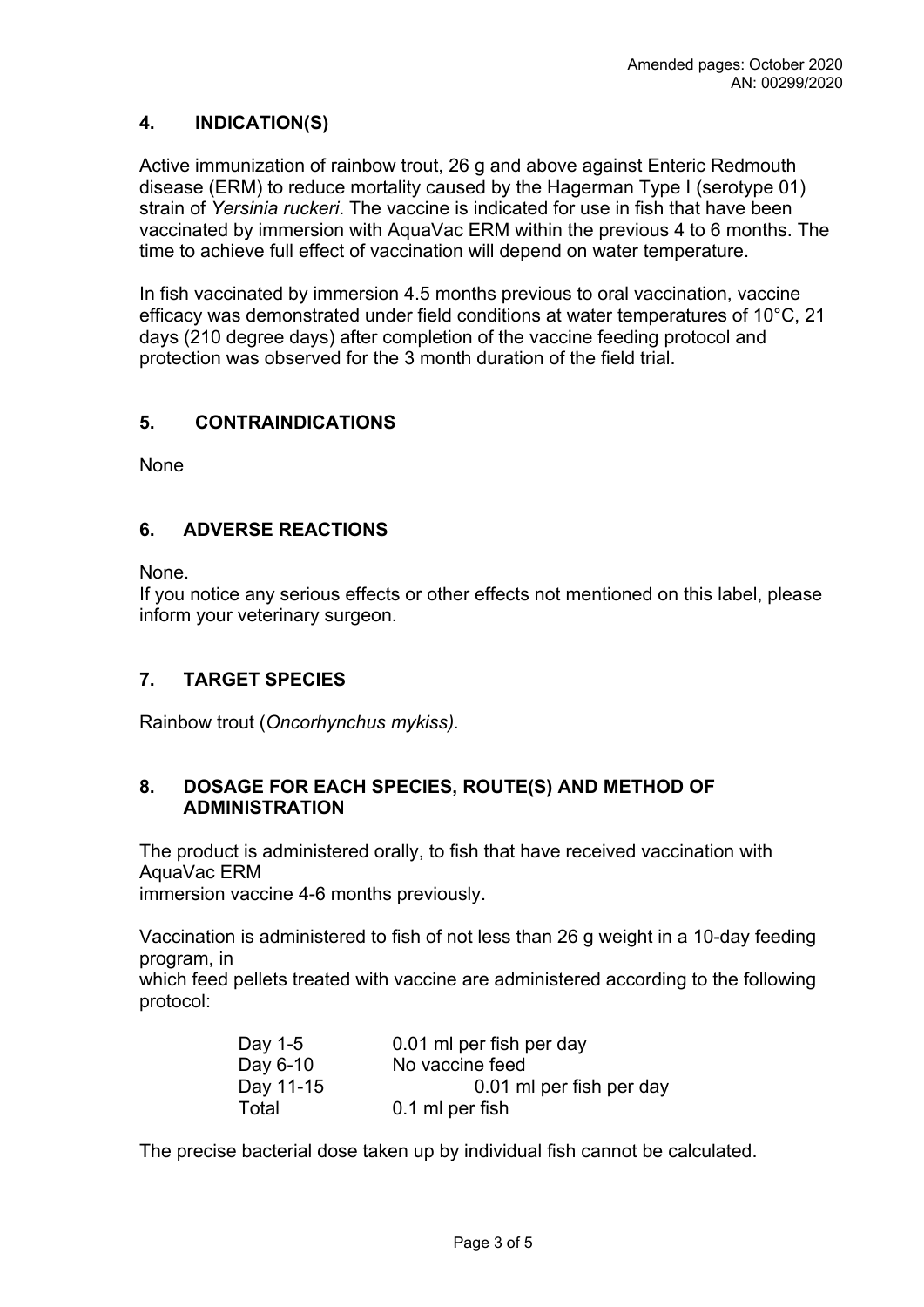### **9. ADVICE ON CORRECT ADMINISTRATION**

Preparation of vaccine-coated feed pellets.

The vaccine-coated feed is prepared as follows:

The vaccine is kept at room temperature (20°C) for 1 hour before use to allow the vaccine to become less viscous. If any separation occurs, the bottle is shaken vigorously until the separated layers are completely dispersed. The feed pellets are turned in a mixer, e.g. concrete mixer and the vaccine is slowly poured or sprayed directly onto the pellets. If a sprayer is used, it should be set to deliver a coarse spray without risk of aerosol particle generation and the spray container must be completely emptied during the mixing operation. The pellets are mixed for at least 2 minutes after all the vaccine has been added. The prepared feed is kept for 1 hour before feeding to allow the vaccine to impregnate the pellets completely.

The vaccine can be mixed with all or one part of the daily ration of feed.

### **10. WITHDRAWAL PERIOD(S)**

Zero degree days

## **11. SPECIAL STORAGE PRECAUTIONS**

Keep out of the reach and sight of children.

Store and transport refrigerated at (2°C - 8°C). Do not freeze. Protect from light. Vaccine treated feed should be stored at  $20^{\circ}$ C  $\pm$  5°C in a dry dark place.

Do not used after the expiry date stated on the label.

Shelf life after first opening the immediate packaging: immediate use Vaccinetreated feed should be used to complete the vaccine feeding regime within 19 days of being mixed with vaccine.

### **12. SPECIAL WARNING(S)**

Only vaccinate healthy fish. Do not vaccinate fish at water temperatures below 5°C.

The safety and efficacy of AquaVac ERM Oral has only been demonstrated when the product was used after fish had been vaccinated with AquaVac ERM within the previous 4 to 6 months. Do not re-vaccinate fish previously vaccinated with AquaVac ERM Oral.

Wear rubber gloves when preparing and handling vaccine treated pellets. Protection against particle and droplet inhalation e.g. a dust mask should be worn when spraying and mixing vaccine onto feed pellets.

Do not administer to fish intended as broodstock or to broodstock.